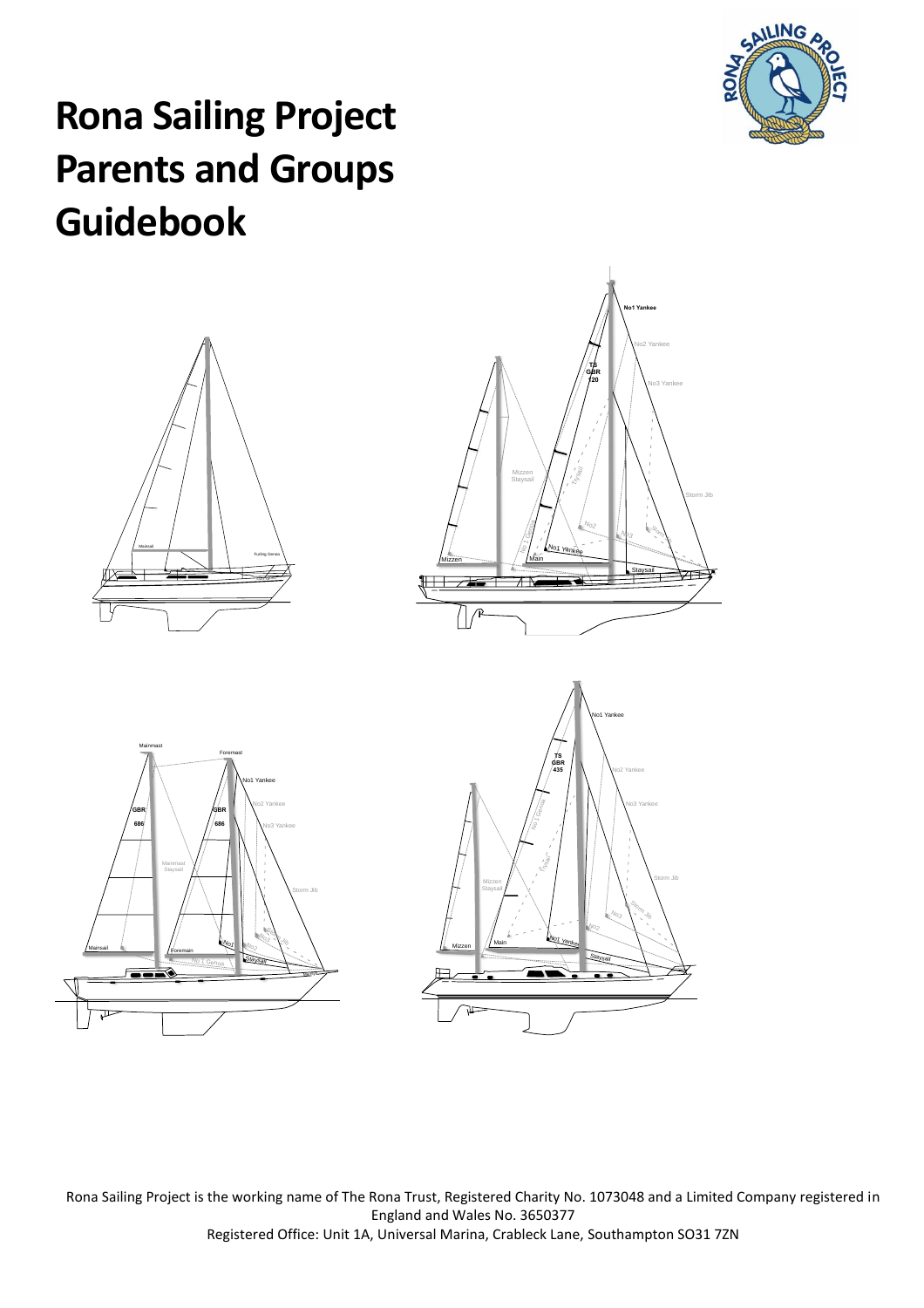## Contents

| 1              |          |  |
|----------------|----------|--|
| $\overline{2}$ |          |  |
| 3              |          |  |
|                |          |  |
| 4              |          |  |
| 5              |          |  |
| 6              |          |  |
| 7              |          |  |
| 8              |          |  |
| 9              |          |  |
| 10             |          |  |
| 11             |          |  |
| 12             |          |  |
| 13             |          |  |
| 14             |          |  |
| 15             |          |  |
|                |          |  |
| 16             |          |  |
| 17             |          |  |
| 18             |          |  |
|                |          |  |
| 19             |          |  |
| 20             | Swimming |  |
| 21             |          |  |
| 22             |          |  |
| 23             |          |  |
| 24             |          |  |
| 25             |          |  |

Current version: Parents and Groups Guidebook v22.00.docx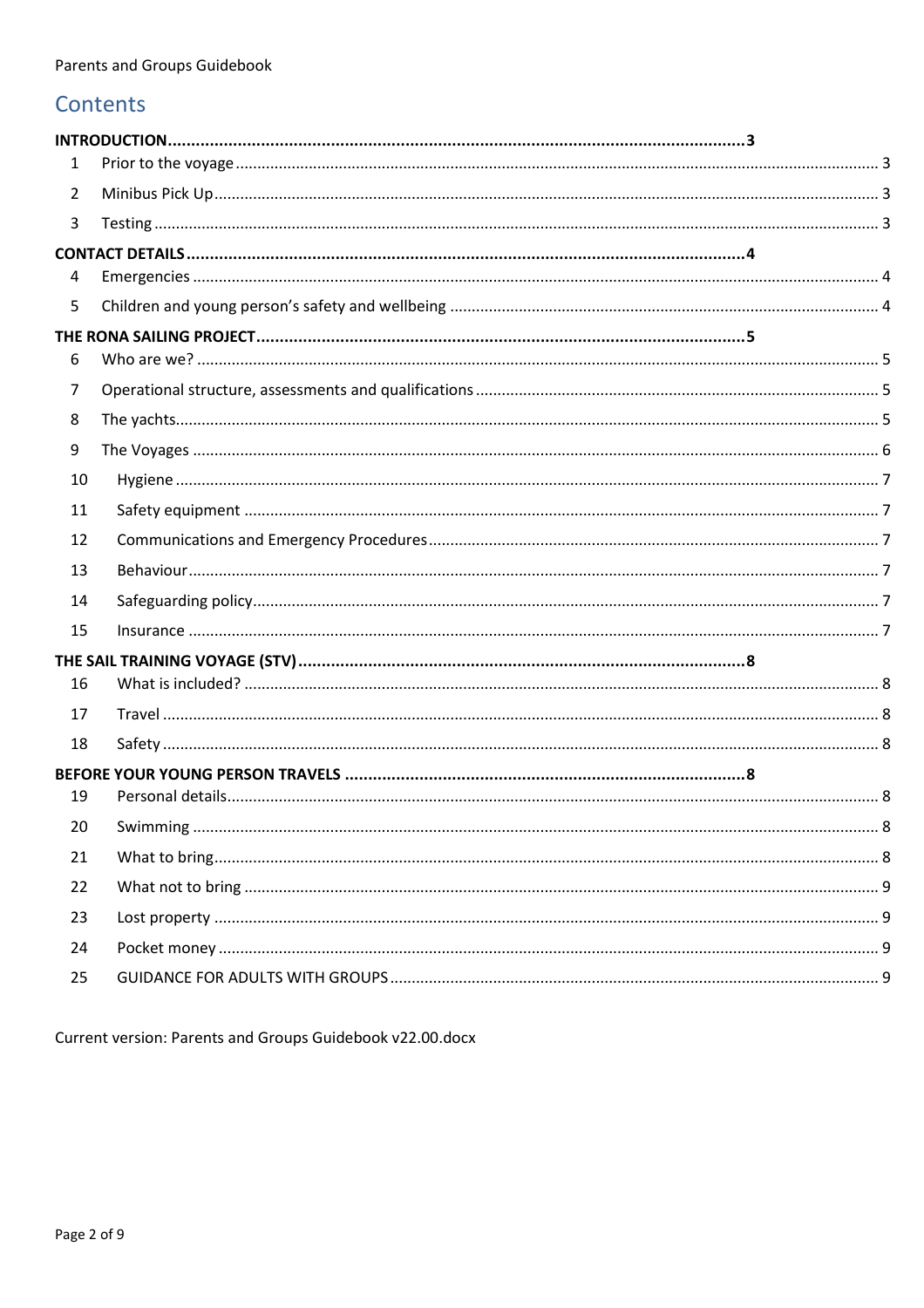## <span id="page-2-0"></span>**INTRODUCTION**

This Guidebook has been prepared to give you details of what your son, daughter or young person can expect during their Sail Training Voyage (STV) and the safety and welfare precautions that the Rona Sailing Project (RSP) has in place.

Use this Guidebook as a point of reference, but if you have any questions that are not answered here, please do not hesitate to contact us.

## <span id="page-2-1"></span>**1 Prior to the voyage**

You will have been sent a link to the booking form. Please ensure this is completed as soon as possible. It is very important to give us information about any dietary requirement or medical issue in advance. If necessary we will contact you for more information.

## <span id="page-2-2"></span>**2 Minibus Pick Up**

In 2022 we will be running our minibus on the arrival and departure days with pick ups at Richmond Train Station & Southampton Parkway Train Station. If your young person requires a seat on the minibus please make sure that the RSP office is aware as spaces are limited to 12. Timings are:-

| <b>Voyage Arrival</b> | Pick up point                            | Leaves at |
|-----------------------|------------------------------------------|-----------|
| Day                   | <b>Richmond Train Station</b>            | 9.30am    |
|                       | <b>Southampton Parkway Train Station</b> | 10.45am   |

| <b>Voyage</b><br><b>Departure Day</b> | Drop off point                           | Drop off time approximately (traffic<br>depending) |
|---------------------------------------|------------------------------------------|----------------------------------------------------|
|                                       | <b>Southampton Parkway Train Station</b> | 3.30pm                                             |
|                                       | <b>Richmond Train Station</b>            | 5.30pm                                             |

Sometimes traffic means that the minibus may be late arriving at a pick up/drop off point. The driver will do everything they can to be on time but please don't worry if they are a little late.

If you are dropping your young person at the marina for to join their voyage please arrive between 10 – 11am. Pick up time on the departure day is 3pm. Again they may run a little late when leaving the boat but we will try and ensure that they are prompt.

- On arrival day please try not to be late as we want to get on with the introductory briefings and go sailing!
- If the Trainee is likely to be late, please contact the office
- Car parking: there is 30 minutes free car parking at the Marina, after which there is a charge of £1 an hour

#### <span id="page-2-3"></span>**3 Testing**

Everyone regardless of vaccination status, will be asked to take a test the day before a voyage. If the result is positive, the young person will not be able to join the voyage.

For the health and safety of everyone on board, and to ensure the voyage can run unimpeded, please do not arrive to join the voyage if the young person, or a close contact feels unwell or displays COVID symptoms.

Furthermore, if a member of the household is COVID positive, please do not travel. Providing you can supply sufficient evidence of their or a household members' positive result, we can, depending on the circumstances, offer a refund or credit to be used as payment, or part payment, on a future voyage this season or next season if there is no availability.

For the safety of the entire crew, everyone who attends a voyage must be willing to take a test if required.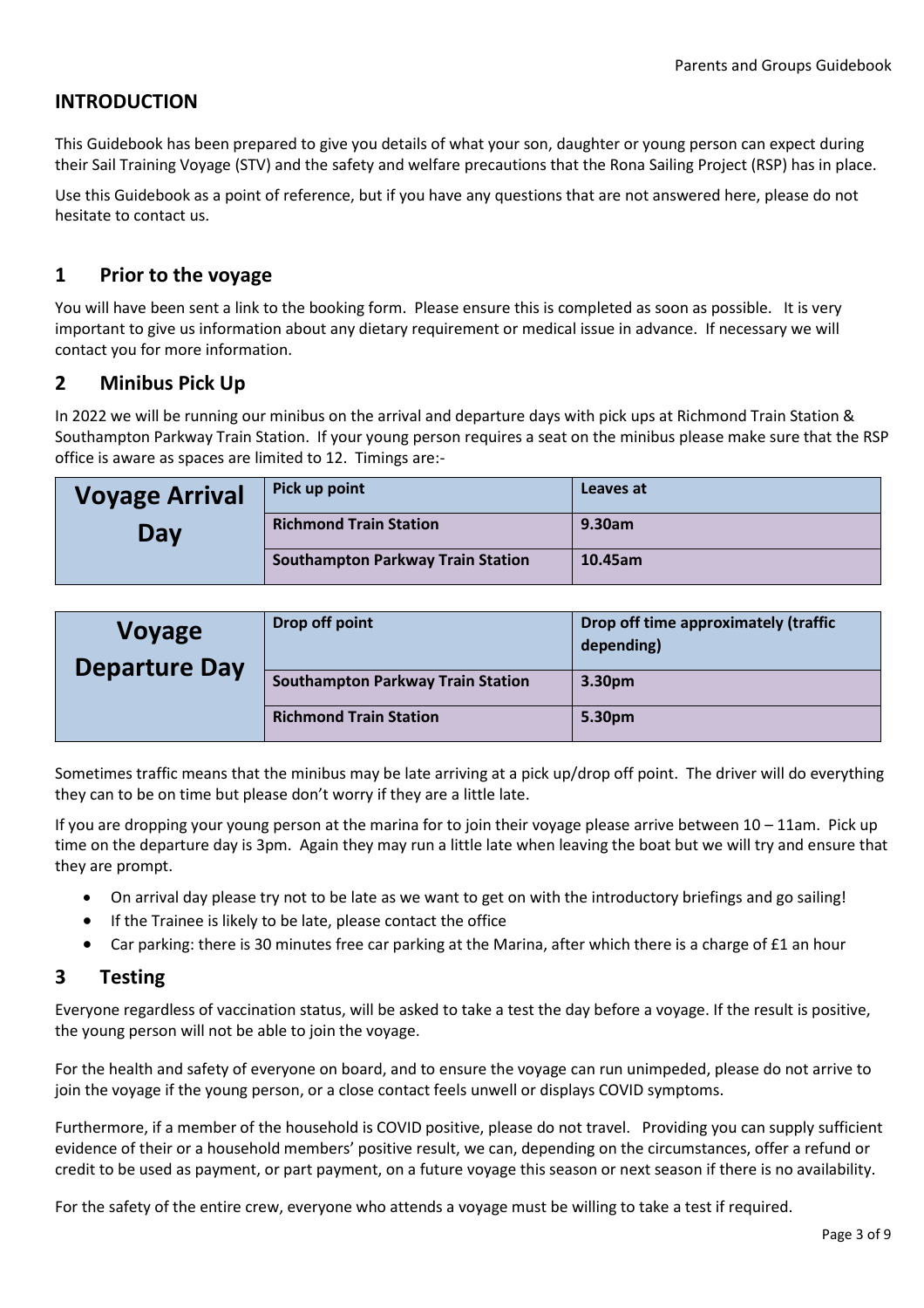**You can read our Covid Standard Operating Procedures on our website [www.ronasailingproject.org.uk](http://www.ronasailingproject.org.uk/)**

## <span id="page-3-0"></span>**CONTACT DETAILS**

| <b>PROJECT ADDRESS</b>                                                                                   | <b>PROJECT TELEPHONE</b>                                |                                  |                                                     |  |  |
|----------------------------------------------------------------------------------------------------------|---------------------------------------------------------|----------------------------------|-----------------------------------------------------|--|--|
| Rona Sailing Project, Unit 1A, Universal Marina, Crableck Lane, Sarisbury<br>Green, Southampton SO31 7ZN | 01489 885098<br>M - Th<br>0800-1700<br>0800-1300<br>Fri |                                  |                                                     |  |  |
| Email                                                                                                    |                                                         | office@ronasailingproject.org.uk |                                                     |  |  |
| Website                                                                                                  |                                                         | www.ronasailingproject.org.uk    |                                                     |  |  |
|                                                                                                          |                                                         |                                  |                                                     |  |  |
| <b>EMERGENCY CONTACTS</b>                                                                                |                                                         |                                  |                                                     |  |  |
| 1 <sup>st</sup> Project Director                                                                         | <b>Bríd Barrett</b>                                     | 07717 148933                     | 01489 885 098<br>M-Th 0800-1700<br>Fri<br>0800-1300 |  |  |
| 2 <sup>nd</sup> Sailing Trustee                                                                          | <b>Chris Beane</b>                                      | 07825 373635                     |                                                     |  |  |
|                                                                                                          |                                                         |                                  |                                                     |  |  |
| <b>POSITION</b>                                                                                          | <b>NAME</b>                                             | <b>MOBILE</b>                    |                                                     |  |  |
| <b>Designated</b><br><b>Safeguarding Lead</b>                                                            | <b>Ann Bowers</b>                                       | 07736 644178                     |                                                     |  |  |
| <b>BOARD OF TRUSTEES</b>                                                                                 |                                                         |                                  |                                                     |  |  |

| <b>Chair</b>    | William Whitehouse-Vaux |                              |                       |  |
|-----------------|-------------------------|------------------------------|-----------------------|--|
|                 | Alan Richardson         | Andy Searle                  | Andy Wright           |  |
| <b>Trustees</b> | Becky Shaw              | <b>Billy Heathcote Amory</b> | Chris Beane           |  |
|                 | <b>Chris Matthews</b>   | Dawn Bishop                  | <b>Duncan Farrant</b> |  |
|                 | <b>Giles Thorley</b>    |                              |                       |  |

#### <span id="page-3-1"></span>**4 Emergencies**

Normal working hours – please contact the office

Outside normal working hours – please contact the Project Director or the other emergency contact.

#### <span id="page-3-2"></span>**5 Children and young person's safety and wellbeing**

The Rona Sailing Project aims to assist the development of young people by providing sailing adventures. We are committed to operating according to best practice to prevent accidents and to safeguard young people's wellbeing in every aspect while aboard.

If you have any concerns about your, or anybody else's, wellbeing whether it is about things that have occurred during, or before, sailing, please speak to the Designated Safeguarding Lead.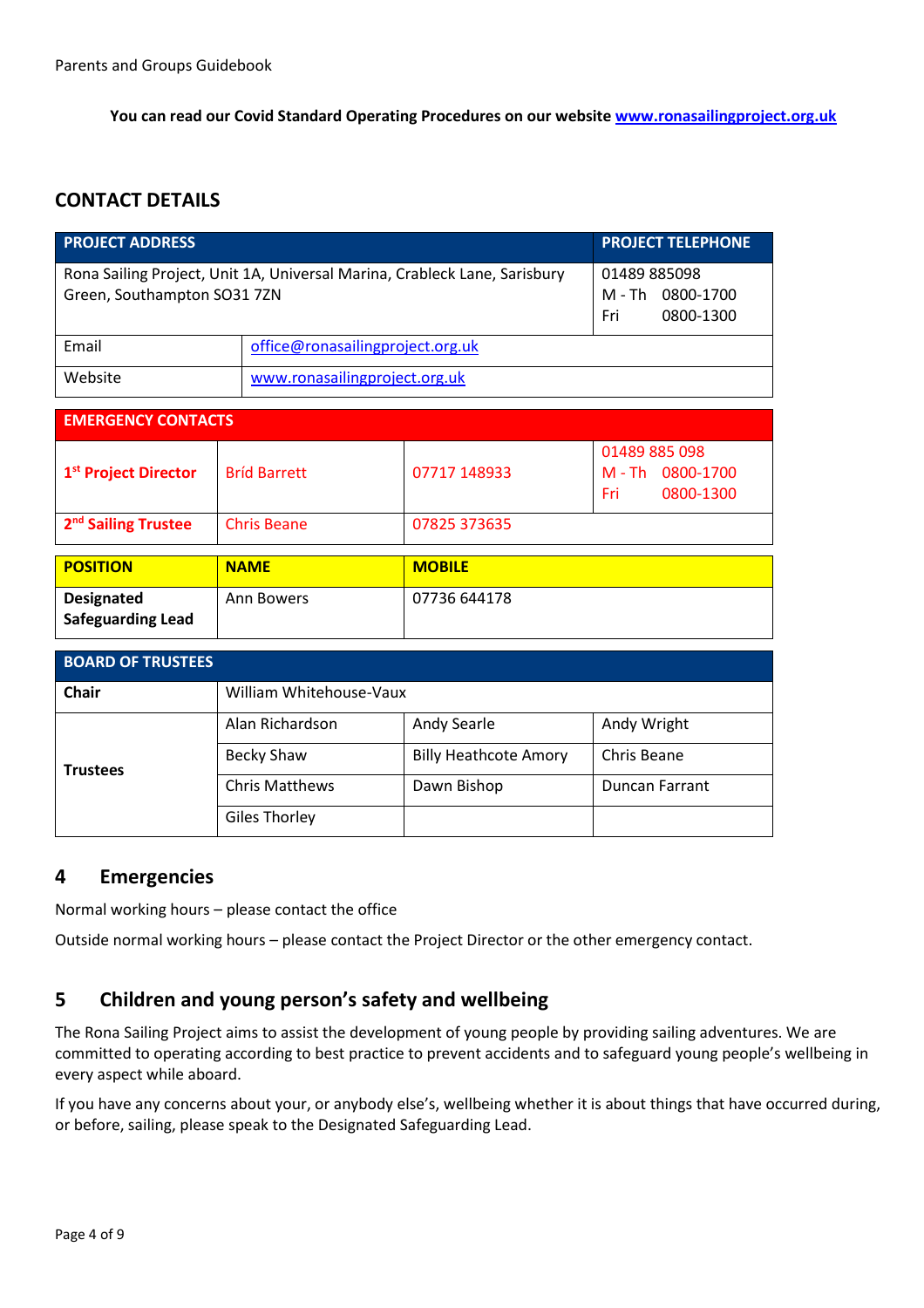## <span id="page-4-0"></span>**THE RONA SAILING PROJECT**

#### <span id="page-4-1"></span>**6 Who are we?**

The RSP is a volunteer-based sail training organisation, working primarily with young people between the ages of 14 and 25. In addition to these STVs' we run therapeutic Voyages for vulnerable adults including those with learning disabilities, mental health issues and those in treatment or recovery from mental health issues and substance misuse. We also work with both adults and young people who are living with conditions such as cancer.

To do this, we have a modern fleet of three purpose-built yachts:

**Rona II** (Oyster 68 Ketch built 1991 – 17/18 Persons for 2022 but coded for 23 people)

**Donald Searle** (Ocean 75 Ketch built 1979 – 17 Persons for 2022 but coded for 20 people)

**Merrilyn** (Ocean 62 Schooner built 2008 – 14/15 Persons for 2022 but coded for 16 people)

We are a founder member of the Association of Sea Training Organisations (ASTO, [www.asto.org.uk\)](http://www.asto.org.uk/) and we are recognised and inspected by the Royal Yachting Association (RYA, [www.rya.org.uk\)](http://www.rya.org.uk/) and the Yacht Designers & Surveyors Association (YDSA, [www.ydsa.co.uk](http://www.ydsa.co.uk/) for Rona II only) for compliance to the certification under the current Maritime and Coastguard Agency's (MCA) 'Code of Practice' for Small Commercial Sailing Vessels.

#### <span id="page-4-2"></span>**7 Operational structure, assessments and qualifications**

The RSP is administered by a Board of Trustees and has a team of four permanent staff members. The Project Director is responsible for the general operation of the Project.

The Project has around 400 experienced and qualified volunteers (the Afterguard), all of whom have to have up to date clearance with the DBS Data Barring Service. Each yacht will normally carry the following Afterguard, which gives a ratio of 1:4:

#### • **Skipper**

Appropriate experience and holding an RYA Yachtmaster Offshore Certificate (commercially endorsed), together with an RYA Small Craft First Aid Certificate or full MCA Proficiency in Medical Care, or, for ocean passages, suitable experience and an RYA Yachtmaster Ocean Certificate (commercially endorsed)

• **Mate**

Suitable experience and a RYA Coastal Skipper Certificate (commercially endorsed). For ocean passages suitable experience and an RYA Yachtmaster Offshore Certificate

• **Watch Officer x 2**

Suitable experience and an RYA Day Skipper Certificate. There are normally two or three Watch Officers on board

• **Watch Leader x 2**

Trainees who have shown leadership potential and have recommended and undergone a training procedure. There are normally two or three Watch Leaders on board

All Volunteer Afterguard have been through a clearly defined selection and promotion system which looks at their appropriate levels of seamanship skills as well as their suitability for working with young people.

For voyages taking people with physical, sensory and learning disabilities, the Afterguard may be increased to match the particular needs of the group. Afterguard for these voyages are selected for their individual skills and experience.

#### <span id="page-4-3"></span>**8 The yachts**

Each yacht conforms to the Maritime Coastguard Agency (MCA) Code of Practice for the Safety of Small Commercial Sailing Vessels (HMSO publication).

This Code of Practice covers aspects of fire protection, safety equipment, life-saving appliances and first aid equipment as well as minimum manning requirements and qualifications required. It also covers the vessel's stability, design and structure.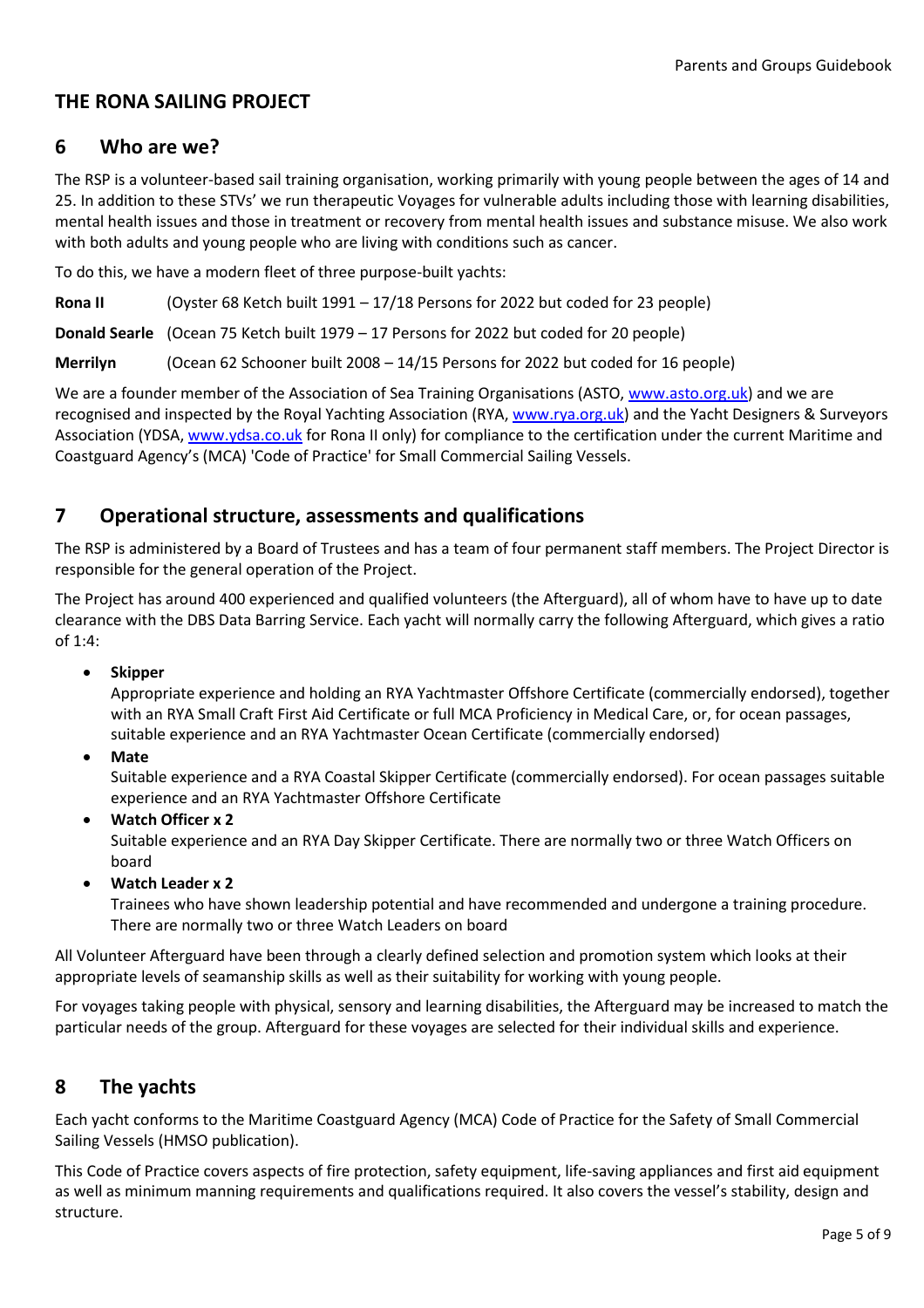Parents and Groups Guidebook

The RSP chooses to use the Royal Yachting Association (RYA) as its certification authority and as such the RYA carries out an annual inspection. Rona II is certified by the Yacht Designers & Surveyors Authority (YDSA).

The yachts are maintained to a high standard by an experienced maintenance team at the Project base on the Hamble. There is a procedure for recording, monitoring and repairing any defects that may occur. All the yachts carry the following specific items of safety equipment:

- Lifejacket for every person, fitted with a light, whistle and reflective tape
- Safety harness for every person
- Fire extinguishers
- First aid kits
- Distress flares
- Electronic Position Indicating Radio Beacon (EPIRB)
- Radar and radar reflector
- VHF Radio
- Liferafts on automatic hydrostatic releases
- Echo sounder
- Global Positioning Navigational System (GPS)
- Foghorn
- **Compasses**
- Lifebuoys and associated equipment
- Guardrails around the yacht and full-length safety harness jackstays
- Waterproof clothing for everyone on board

The trainees will possibly use the yacht's dinghies to be ferried ashore and for sailing or rowing practice.

#### <span id="page-5-0"></span>**9 The Voyages**

At the beginning of each voyage, the Skipper is briefed and informed of any changes to the yacht, details of the trainees etc, and is issued with an up to date weather forecast. Before departing for sea, the trainees receive a safety briefing covering the following subjects:

- Introductions and immediate plans
- The Rona Sailing Project: who we are and our award system
- Structure of the voyage: the Afterguard and the Watch system
- **Seasickness**
- Nautical code: the rules on board
- **Safeguarding**
- Emergency stations
- Fire
- First Aid
- Gas leaks
- Lifejackets
- Man Overboard
- Tour of the yachts

They also receive a short period of training. These and other safety aspects are regularly reinforced during the voyage.

Most voyages take place along the South Coast and across to France and the Channel Islands, but occasional expeditions take place further afield like the annual Tall Ships' Races. The Skipper generally decides the itinerary at the time of the voyage, taking into account the weather conditions and the abilities of the Crew, etc.

The Skipper and Afterguard will apply suitable safety precautions, depending on the prevailing conditions during the voyage (e.g., the wearing of lifejackets and safety harnesses). However, there are specific guidelines, which are documented in other publications, which the Skipper and Afterguard take into account.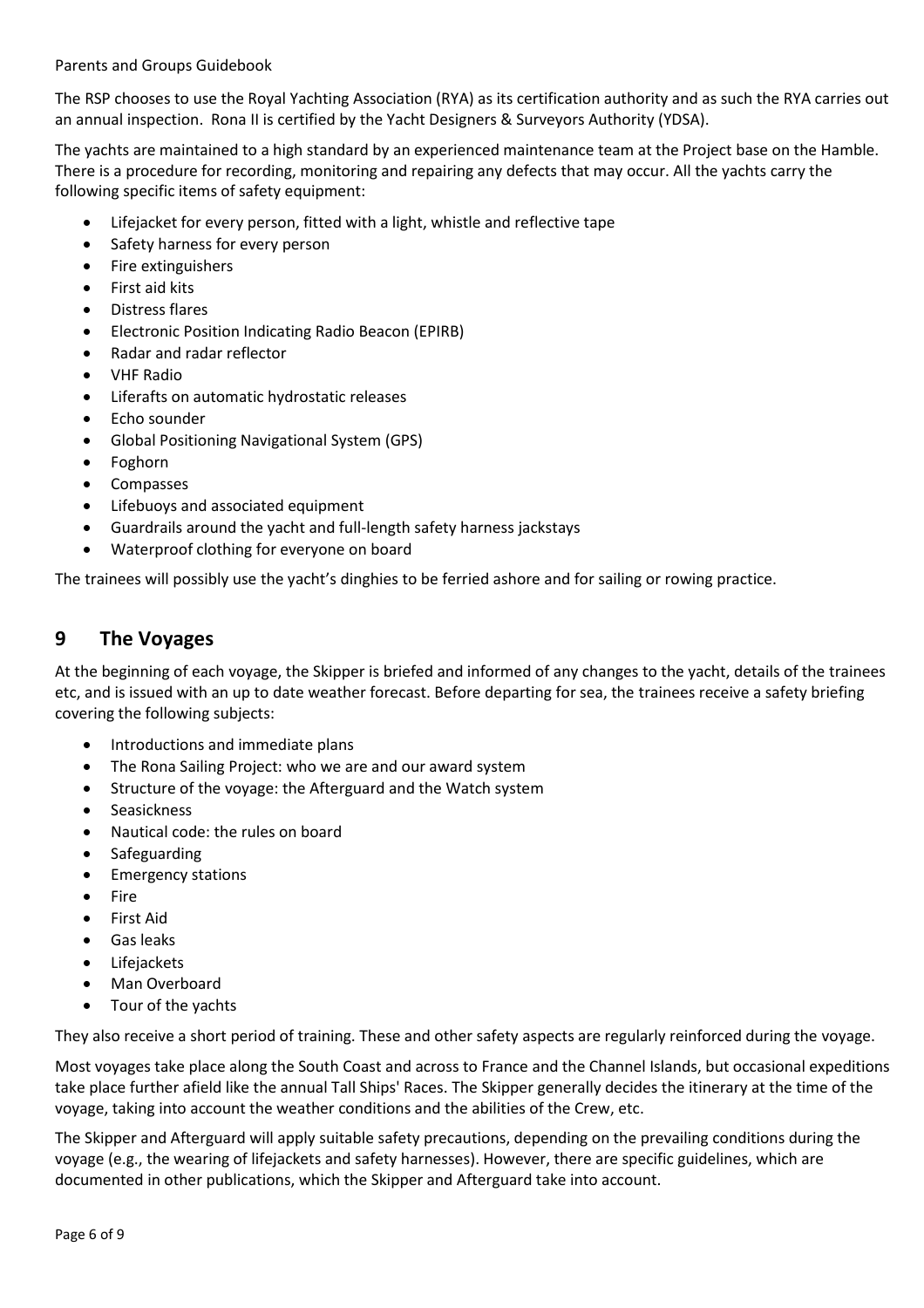## <span id="page-6-0"></span>**10 Hygiene**

There are basic washing facilities on board, however, there are no showers. We can usually ensure that there are opportunities to shower ashore during the week. There is hand sanitiser available through the boats.

## <span id="page-6-1"></span>**11 Safety equipment**

The RSP yachts have all the specialist safety equipment aboard conforming to the Maritime Coastguard Agency (MCA) Code of Practice for the Safety of Small Commercial Sailing Vessels.

## <span id="page-6-2"></span>**12 Communications and Emergency Procedures**

During each voyage the Skipper will report in to the RSP office every three days, with details of the location and intended passage of the yacht. If there is a gale forecast within their own sea area they will report in more regularly.

The RSP aims to provide 24 hour shore-cover and there are clearly defined emergency procedures in place in the unlikely event of a major incident. Any major incident would be reported to the RYA and, if required, to the Marine Accident Investigation Bureau (MAIB). The Coastguard has full and up to date details of each yacht (the RYA's SafeTrx Safety Identification Scheme database), as well as shore contact telephone numbers.

## <span id="page-6-3"></span>**13 Behaviour**

We hope that everyone enjoys their experience with the RSP. Although unlikely, it may be that the Trainee, or Afterguard, decides that it is in the best interests of the individual or the rest of the Crew for the Trainee to leave the voyage early. In this situation the RSP office or the Afterguard will inform the Parent/Guardian of the details and the arrangements for the Trainee's return. The RSP will not be responsible for any financial costs involved.

## <span id="page-6-4"></span>**14 Safeguarding policy**

It is the policy of the RSP to ensure the safety and welfare of the young people in its care and to provide a supportive and caring environment, which is responsive to the needs of each individual. We believe that everyone should be treated with respect and should give respect to others.

The RSP Safeguarding Policy can be viewed on our [website.](https://www.ronasailingproject.org.uk/)

#### <span id="page-6-5"></span>**15 Insurance**

Comprehensive Insurance is arranged in respect of the RSP's vessels including third party liability cover up to a limit of £10,000,000 each vessel, any one accident, but unlimited in the policy year. The Insurance provides coverage within a cruising range advised to the Underwriters and includes, as appropriate, racing risks whilst a yacht participates in the Tall Ships' Races.

The liability coverage protects the RSP for its legal liability to those persons sailing on board. This is legal liability insurance and must not be confused with Personal Accident cover. If such insurance is required trainees should make their own arrangements.

We strongly advise that you take out insurance for any voyages booked with the Rona Sailing Project. Many insurance companies such as Topsail Insurance offer comprehensive travel insurance which includes cover for cancellation, medical cover and personal accident amongst other key benefits. For more information please contact Topsail directly, however if you have made alternative arrangements it is very important that you ensure that all policies offer sufficient cover and most importantly cover sailing more than 12 nautical miles offshore.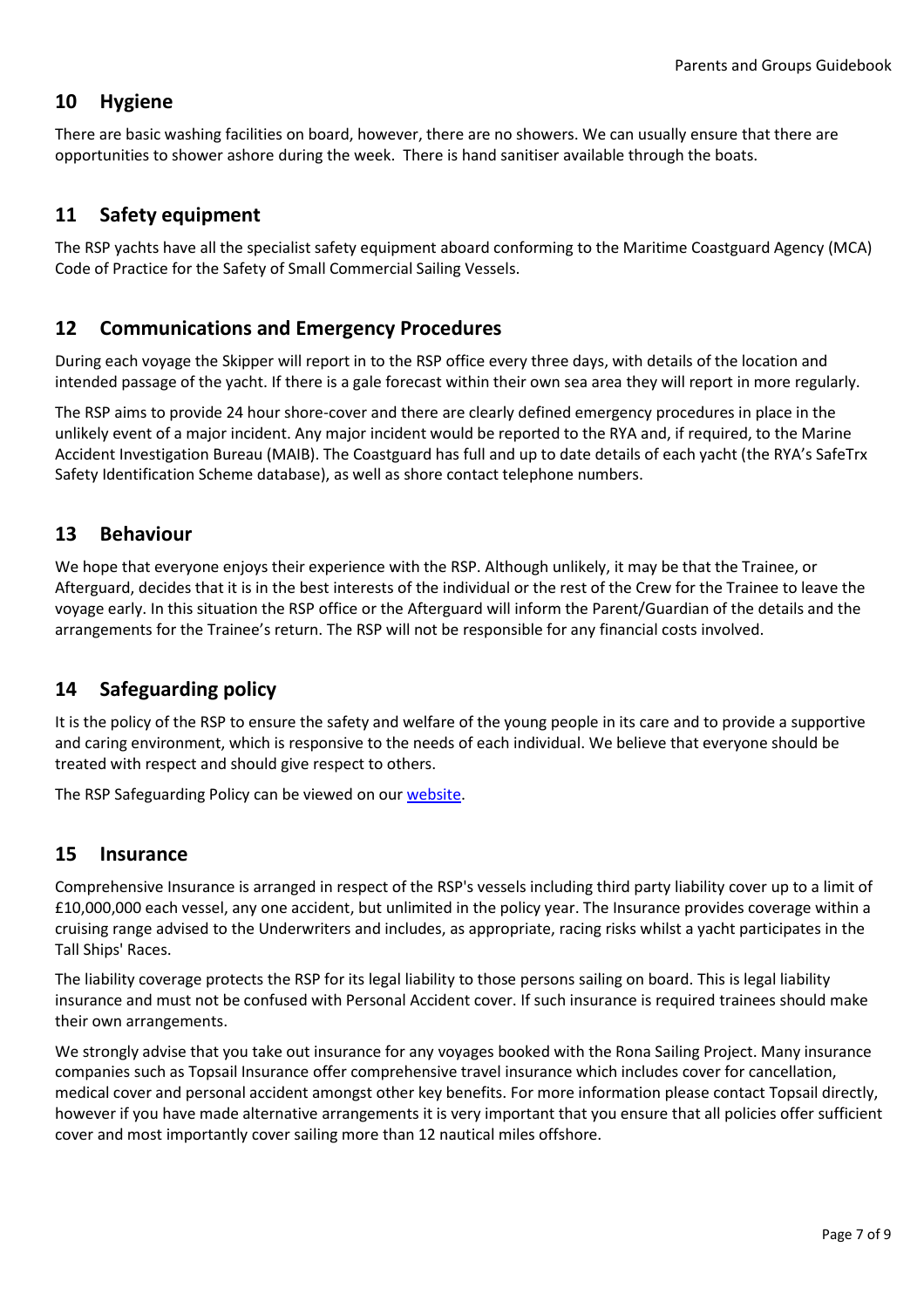## <span id="page-7-0"></span>**THE SAIL TRAINING VOYAGE (STV)**

## <span id="page-7-1"></span>**16 What is included?**

Food / accommodation / safety equipment / waterproofs / travel option on the organised minibus (see page 2) are all included.

## <span id="page-7-2"></span>**17 Travel**

By Car:

- M27 Junction 8 follow sign to Southampton B3024 up to roundabout
- Take the 1<sup>st</sup> exit left on A27 to Park Gate, Sarisbury Green, Fareham, Portsmouth. Travel along this road for approx. 1½ miles (up and down hill). Pass under a railway bridge and over the river. Leave Swanwick Premier Marina (boatyard) on your right and keep straight on
- The road begins to climb up hill  $-2$  lanes up 1 down  $-$  as the road narrows back into one lane at the brow, indicate to turn right into Barnes Lane. (At a cricket green and church on right and some shops on the left)
- Travel 60 metres and turn right into Holly Hill Lane
- Travel 300 metres or so, turn right into Crableck Lane
- You are now on the hard lane to the Marina we are located in front of you once you enter the Marina

Please note:

• Car parking: there is 30 minutes free car parking at the Marina, after which there is a charge of £1 an hour

## <span id="page-7-3"></span>**18 Safety**

Offshore sailing takes place in a potentially hazardous environment. It is therefore the policy of the Rona Sailing Project to take all reasonable precautions in order to look after the welfare of those young persons in its care.

#### <span id="page-7-4"></span>**BEFORE YOUR YOUNG PERSON TRAVELS**

#### <span id="page-7-5"></span>**19 Personal details**

You will have completed the online Berth Booking Form (BBF), with details of any conditions and medication details. Failure to disclose a medical condition may lead to the trainee being asked to leave the voyage.

We also require any dietary requirement/allergy to be disclosed on the form. If this changes between completing the form and the voyage please contact the RSP so that this can be catered for. We will cater as best we can for any dietary requirement/allergy mentioned on the BBF. In some cases the trainee will be asked to bring some additional extras.

The BBF also requests the trainee's date of birth, and address and telephone numbers of the Parent or Guardian. It is the responsibility of the Parent or Guardian to ensure that these details are complete and correct. If any of the details alter before the voyage please contact the office with details.

We also require GDPR consent to be confirmed in accordance with the Data Protection Act.

#### <span id="page-7-6"></span>**20 Swimming**

If any Trainee has any difficulty swimming 50m, please inform the Skipper on arrival.

#### <span id="page-7-7"></span>**21 What to bring**

The Crew Handbook includes a suggested kit list section. Please ensure If you have any questions, please contact us.